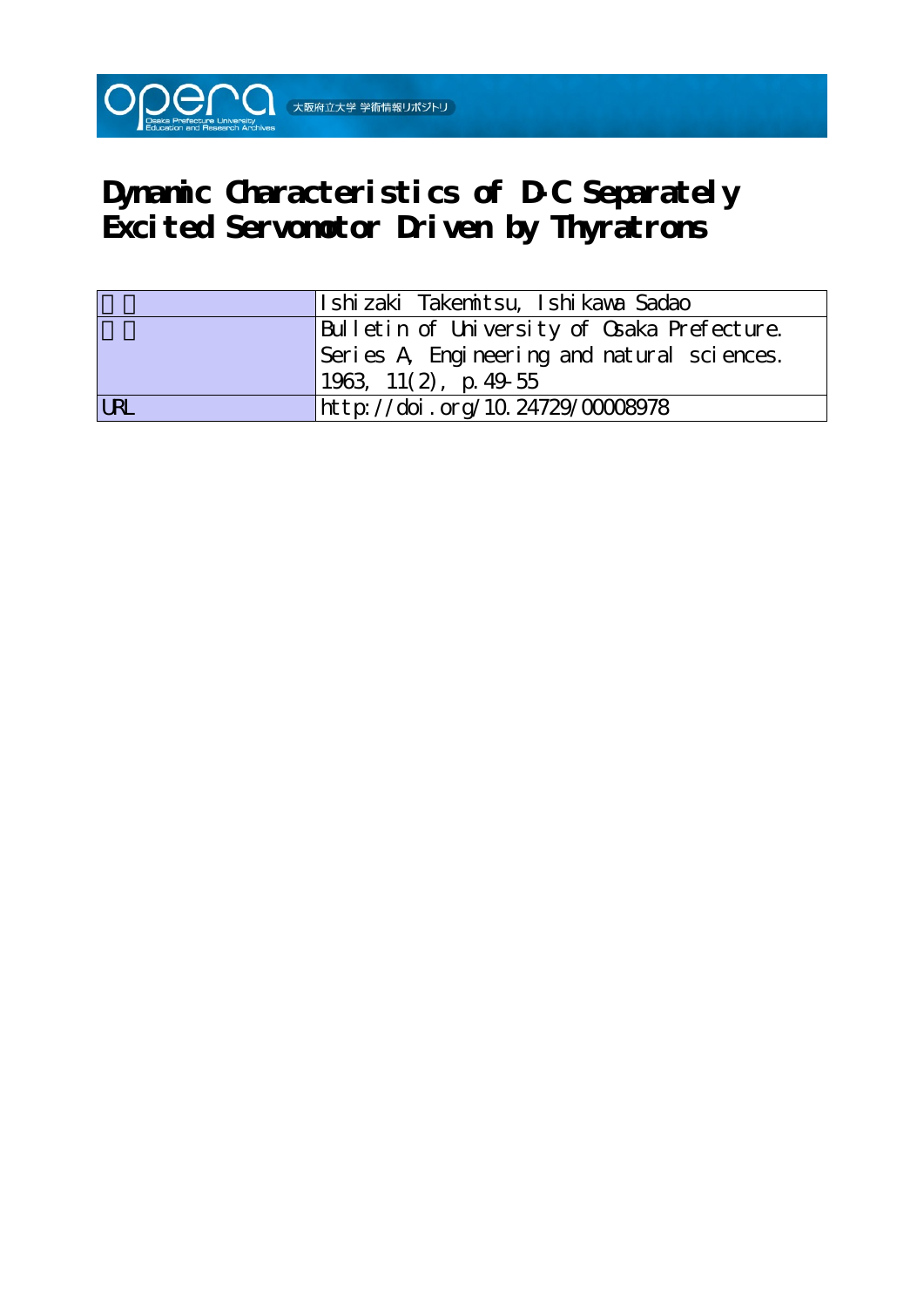# Dynamic Characteristics of D-C Separately Excited Servomotor Driven by Thyratrons

# Takemitsu IsHIzAKi\* and Sadao IsHIKAwA\*

## (Received November 30, l962)

 This paper deals with starting and plugging characteristics of d-c separately excited servomotor driven by thyratrons. At steady state running, the output voltage of thyratrons which is supplied to armature of servomotor, greately decreases with increase of its load current. .There exists approximately a linear relation between its voltage and current. Therefore, d-c source supplied to motor by thyratrons, may be taken for the constanst voltage source with a high internal resistance. By making use of this assumption, dynamic characteristics may be easily calculated and it can be verified that the time constant of d-c separately excited servomotor driven by thyratrons is greately larger than by the ordinary d-c source such as the dynamo and the battery.

## 1. Introduction

In recent years, several papers<sup>1)2)</sup> have been published on the dynamic characteristics of d-c separately excited motor driven by thyratrons in automatic control systems. Although there are considerable informations for small variation of speed, very little work has been done to estimate the transient characteristics at large variation of speed such as ,starting and plugging.

In an earlier paper,<sup>3)</sup> the dynamic characteristics of d-c series motor driven by thyratron were reported. It was shown that the time constant of the series motor driven by thyratrcn is several times larger than that driven by the ordinary d-c source.

 The present paper deals with the starting and plugging characteristics of d-c separately excited servomotor driven by thyratrons.

# 2. Circuit for thyratron control of d-c separately excited servomotor

The counter electromotive force  $E<sub>c</sub>$ , induced in the armature of d-c separately excited :servomotor under the constant field flux, is directly proportional to the speed  $N$ . Hence lt can be expressed by

$$
E_0 = C_1 N
$$
\nwhere  $C_1$  = coefficient of counter electromotive force

\n
$$
C_2 = 0.1 \times 10^{-4} \, \text{J} \cdot \text{m}^2
$$
\nwhere  $C_3$  is the coefficient of the current force

An equivalent circuit of a d-c separately excited servomotor is represented by a series circuit consisting of a resistance  $R$ , an inductance  $L$  in the armature winding and a battery  $E_{\sigma}$ .

 Fig. 1 shows the elementary circuit for thyratron control of a d-c separately excited servomotor. In Fig. 1,  $e<sub>b</sub>$  and  $E<sub>s</sub>$  represent, respectively, the specified grid bias voltage

 <sup>\*</sup> Department of Electrical Engineering, College of Engineering.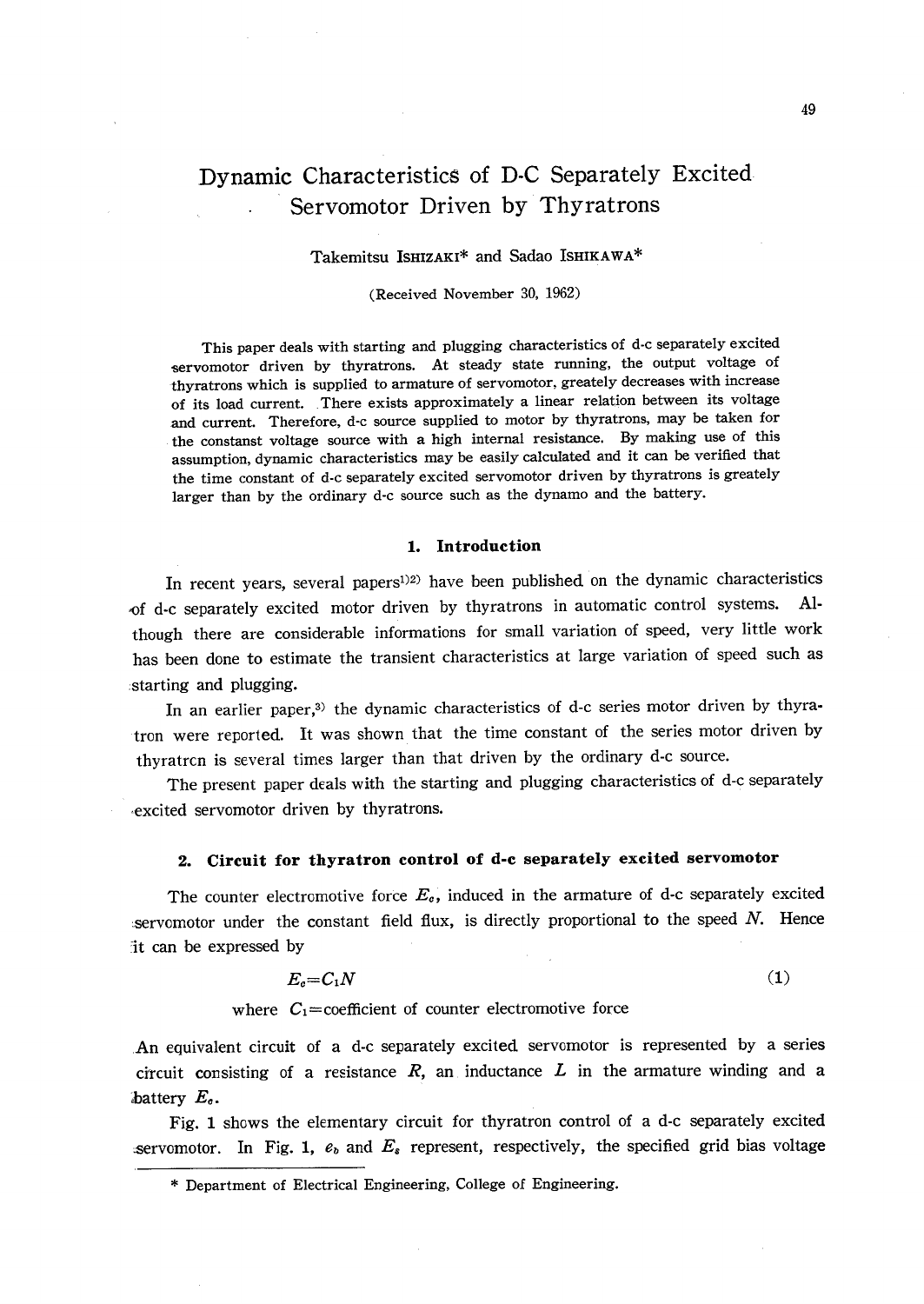and the signal voltage which serves for the control of the speed and direction of the servomotor, by controlling the ignition angle of the thyratron. The thyratron fires at the instant when the resultant grid voltage gets zero, neglecting the critical grid voltage. Therefore the angle of ignition  $x<sub>f</sub>$  is given by

$$
E_s = -\left[e_b\right]_{s=s_f} = B(1+\cos x_f) \tag{2}
$$

When  $E_s$  is positive, thyratron  $T_1$  conducts,  $T_2$  ceases conducting and the direction of rotation is positive; when  $E_s$  is negative,  $T_2$  conducts and the direction of rotation is reversed.

 Fig. 2 shows a simplified circuit of thyratron motor system, in which a thyratron in no conduction is neglected. There, the servomotor is represented by an equivalent circuit  $(E_{\sigma}-R-L)$ . When the motor is driven by thyratron, N and  $E_{\sigma}$  have a positive sign; when the motor is braked by thyratron, N and  $E<sub>e</sub>$  have a negative sign.



Fig. 1. Circuit for thyratron control of d-c Fig. 2. Simplified circuit for thyratron control



separately excited servomotor.  $\qquad \qquad$  of dc separately excited servomotor.

# 3. Static characteristics

 3-1. Average values of voltage and current. Fig.3 represents the time functions of the anode supply voltage and of the load current flowing in the amature of ad-e

servomotor. Referring to Fig. 3,  $E_0$  is the arc-voltage drop of the thyratron  $e=E_m\sin x$ tube and  $x_e$  is the extinction angle. As the thyratron starts to conduct at positive anode voltage, it can be easily understood  $|| \cdot || \cdot ||_E = \bigcap_{E_c} E_{c_1}$ that the angle of ignition  $x_f$  is subject to very definite limitation;  $\frac{E_0}{x_1 + x_f}$   $\frac{E_0}{x_2 + x_f}$ 

$$
x_1{<}x_1{<}x_2
$$

From Fig. 2, the general circuit Fig. 3. Voltage and current waveforms of equation can be written as following, thyratron supplying to armature.

$$
X - \frac{di}{dt} + Ri = E_m \sin x - (E_0 + E_e)
$$
  
where  $X = \omega L$  (3)

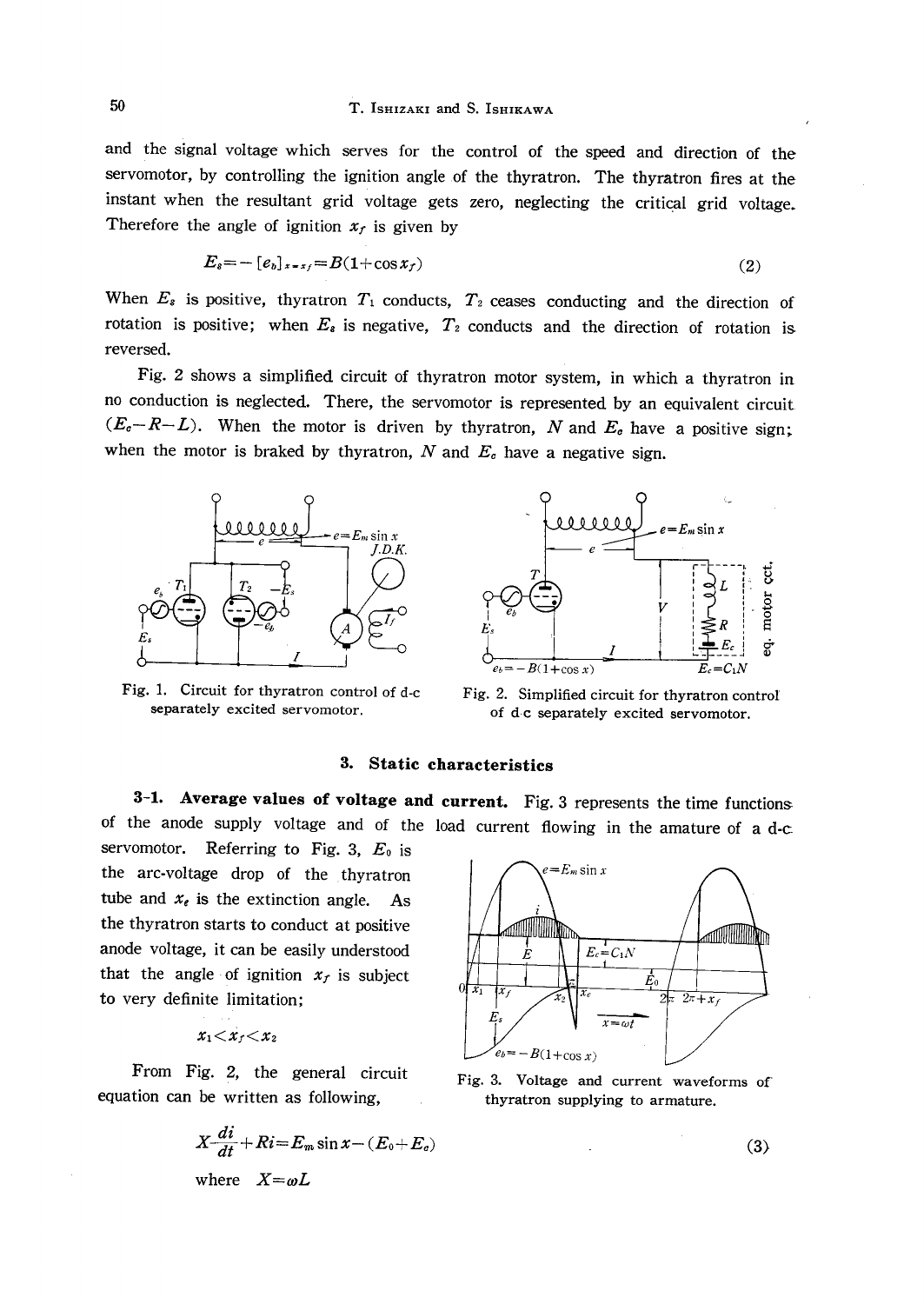Dynamic Characteristics of D-C Separately Excelled Servomoter Driven by Thyratrons 51

Since  $i=0$  at  $x=x_f$ , the current can be expressed as

$$
i = \frac{E_m}{R} \left[ \left\{ \cos \theta \sin (x - \theta) - a \right\} - \left\{ \cos \theta \sin (x - \theta) - a \right\} e^{-\frac{x - x}{\tan \theta}} \right]
$$
(4)  
where  $\theta = \tan^{-1} \frac{X}{R}$ ,  $a = \frac{E}{E_m}$ ,  $E = E_0 + E_e$ 

As  $i=0$  at  $x=x_e$ , the relation between ignition angle  $x_f$  and extinction angle  $x_e$  is,

$$
\{a-\cos\theta\sin(x_e-\theta)\}\varepsilon^{\frac{x_e}{\tan\theta}} = \{a-\cos\theta\sin(x_f-\theta)\}\varepsilon^{\frac{x_f}{\tan\theta}}
$$
(5)

The solution for  $x_e$  of eq. (5) is represented by a family of graphs in Fig. 4, where graphs of  $x_e = f(x_f)$  are given for different values of a and  $\cos \theta$ .

The average value of the armature current  $I$  can be derived from eq. (4):

$$
I = \frac{1}{2\pi} \int_{x_f}^{x_e} i dx = \frac{E_m}{2\pi R} \left[ (\cos x_f - \cos x_e) - a(x_e - x_f) \right] \tag{6}
$$

The average value  $V$  of the voltage at the armature terminals is equal to the sum of the counter electromotive force  $E<sub>e</sub>$  and the armature voltage drop IR:

$$
V = E_c + IR \tag{7}
$$

Thus, from eqs.  $(6)$  and  $(7)$ ,



Fig. 4. Graphs of extinction angle vs. ignition angle for different parameters  $a$  and  $\cos\theta$ .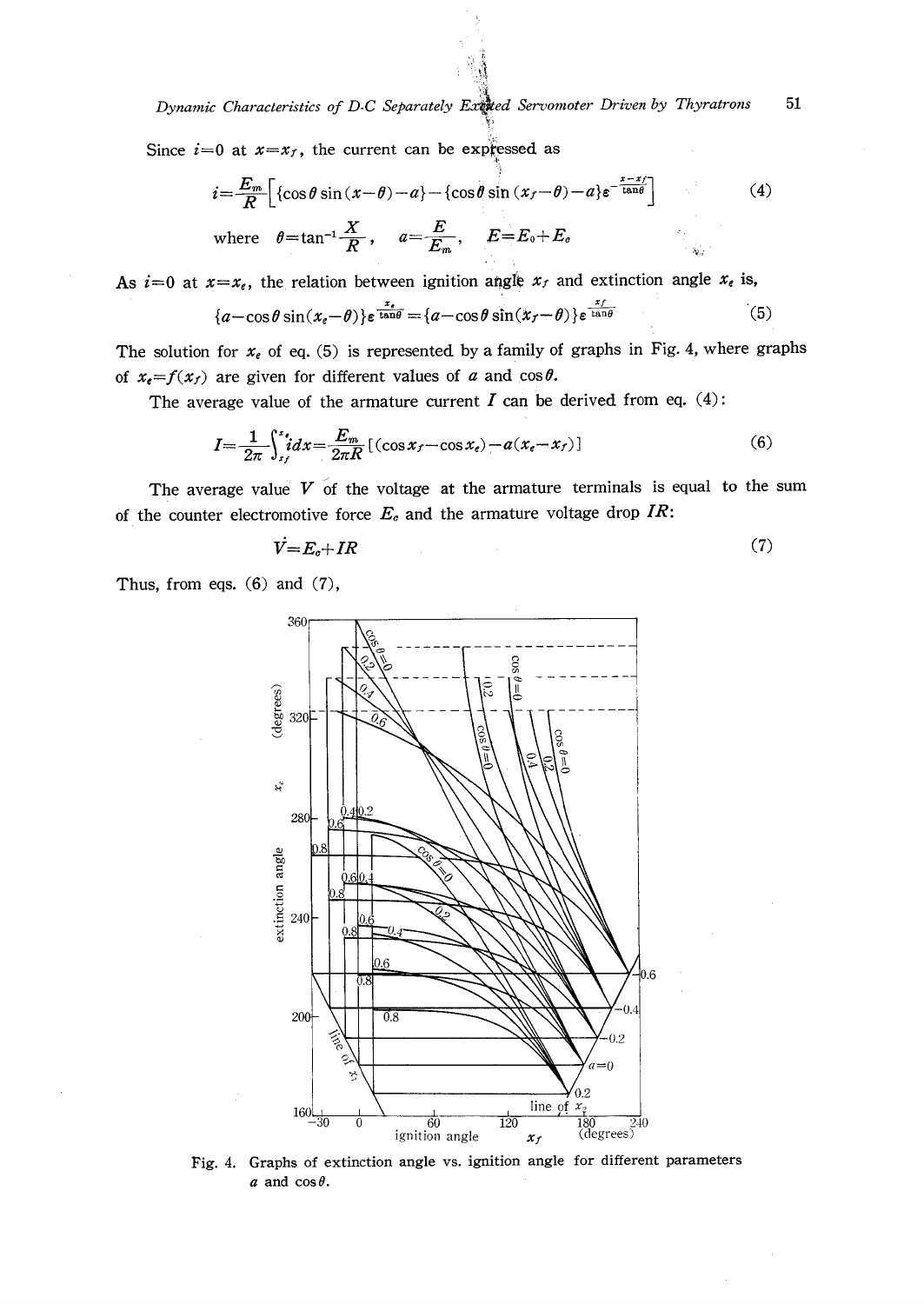T. ISHIZAKI and S. ISHIKAWA

$$
V = \frac{E_m}{2\pi} \left[ (\cos x_f - \cos x_e) - a(x_e - x_f) + 2\pi a_e \right]
$$
  
where 
$$
a_e = \frac{E_c}{E_m} = \frac{C_1}{E_m} N
$$
 (8)

3-2. Static characteristics. The characteristic curves of the thyratron motor system in the steady state running, can be plotted from the eqs.  $(6)$ ,  $(7)$  and  $(8)$ . Fig. 5 and Fig. 6 show respectively the theoretical voltage-current and speed-current characteristics for  $x_f=90^\circ$ ,  $a_0=E_0/E_m=0.1$  and five different load impedance angle. In Figs. 5 and 6, dotted lines show border lines between the continuous and discontinuous conductions.



Fig. 5. Theoretical voltage vs. Current characteristics.



Fig. 6. Theoretical speed vs. Current characteristics.

Fig. 7 shows the diagram of the thyratron motor system in which a d-c machine load is used for testing. The speed  $N$  has a positive sign when the motor and its load are driven by thyratron;  $N$  has a negative sign when the motor is driven by d-c machine and it is braked by thyratron. The rating of the d-c separately excited servomotor with a tachometer generator is 27.5V, 0.8A, 10W and 3,500  $rpm$ .

The experimental characteristics of thyratron motor system for  $x_f = 90^\circ$  and  $E_m = 70V$ are shown in Fig. 8. Curve  $I$  shows the speed  $N$ , curve  $II$  shows the average value of thyratron output voltage  $V$  which is supplied to armature.

The theoretical values for  $V$  are illustrated by the dotted line. Tolerable agreement between the experimental and theoretical curves is seen from Fig. 8. The curves  $I$  and



Fig. 7. Circuit for thyratron control of motor with load.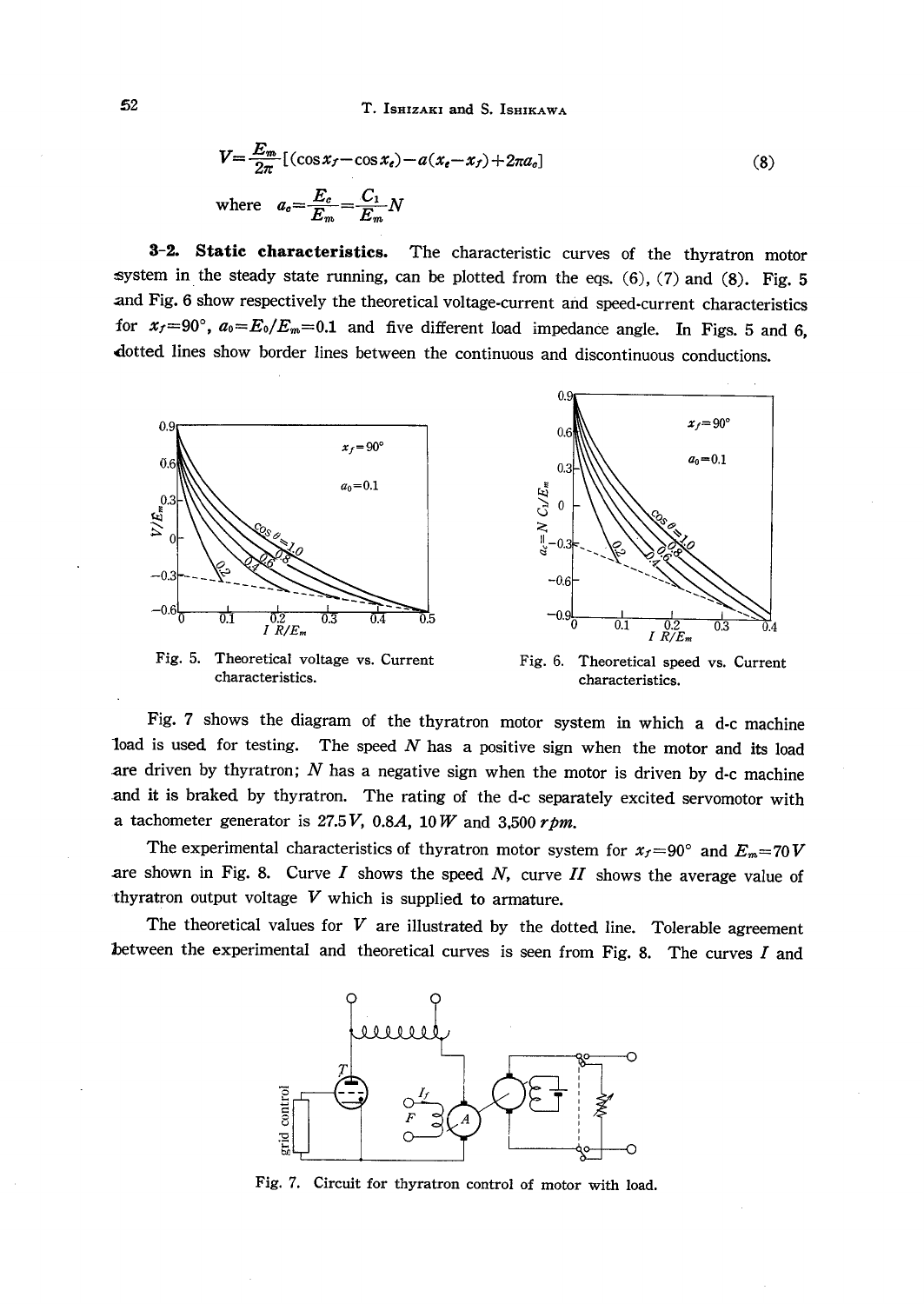II, which show the speed-current and voltage-current characteristics respectively, have the discontinuous points at  $N=0$ . because of the influences due to coulomb friction and armature reaction.

In any case, whether  $N$  is positive or negative, voltage-current curve can be approximated by the straight line.

# 4. Dynamic characteristics

 $4 - 1.$ Equations for dynamic characteristics. The output voltage of the thyratron circuit which is supplied to the armature of the servomotor, greately decreases with the increase of



Fig. 8. Experimental voltage, speed vs. current characteristics.

its load current. There exists approximately a linear relation between its voltage and current. Therefore, the voltage  $V$  can be written as follows,

$$
V = V_e - R_0 I \tag{9}
$$

where  $V_e$  and  $R_0$  are constants which can be determined by the ignition angle, a-c supply voltage and impedance angle of armature circuit. From the eq. (9), the d-c source supplied by the thyratron to the armature of servomotor, may be taken for the d-c source of constant voltage  $V_e$  with a high internal resistance  $R_0$ .

From the eqs. (1), (7) and (9),  $V_e$  is represented as follows,

$$
V_e = (R_0 + R)I + E_e = R_e I + C_1 N
$$
  
where  $R_e = R_0 + R$  (10)

Therefore,  $V_e$  and  $R_e$  can be called respectively apparent voltage and resistance in the thyratron motor system.

The torque developed in the d-c separately excited servomotor under constant field flux, is directly proportional to the armature current. Then the torque equation can be written:

$$
\tau = C_2 I = J \frac{dN}{dt} + DN + K \ (sgnN) \tag{11}
$$

 $C_2$ =Coefficient of torque, where

 $J =$ Inertia of motor and load,

 $D = V$ iscous friction coefficient of motor and load,

 $K =$ Coulomb friction of motor and load.

4-2. Dynamic characteristics. The transient characteristics of the servomotor at starting and plugging can be calculated from eqs. (10) and (11).

At starting when constant signal voltage  $E_s$  is supplied to the grid circuit of the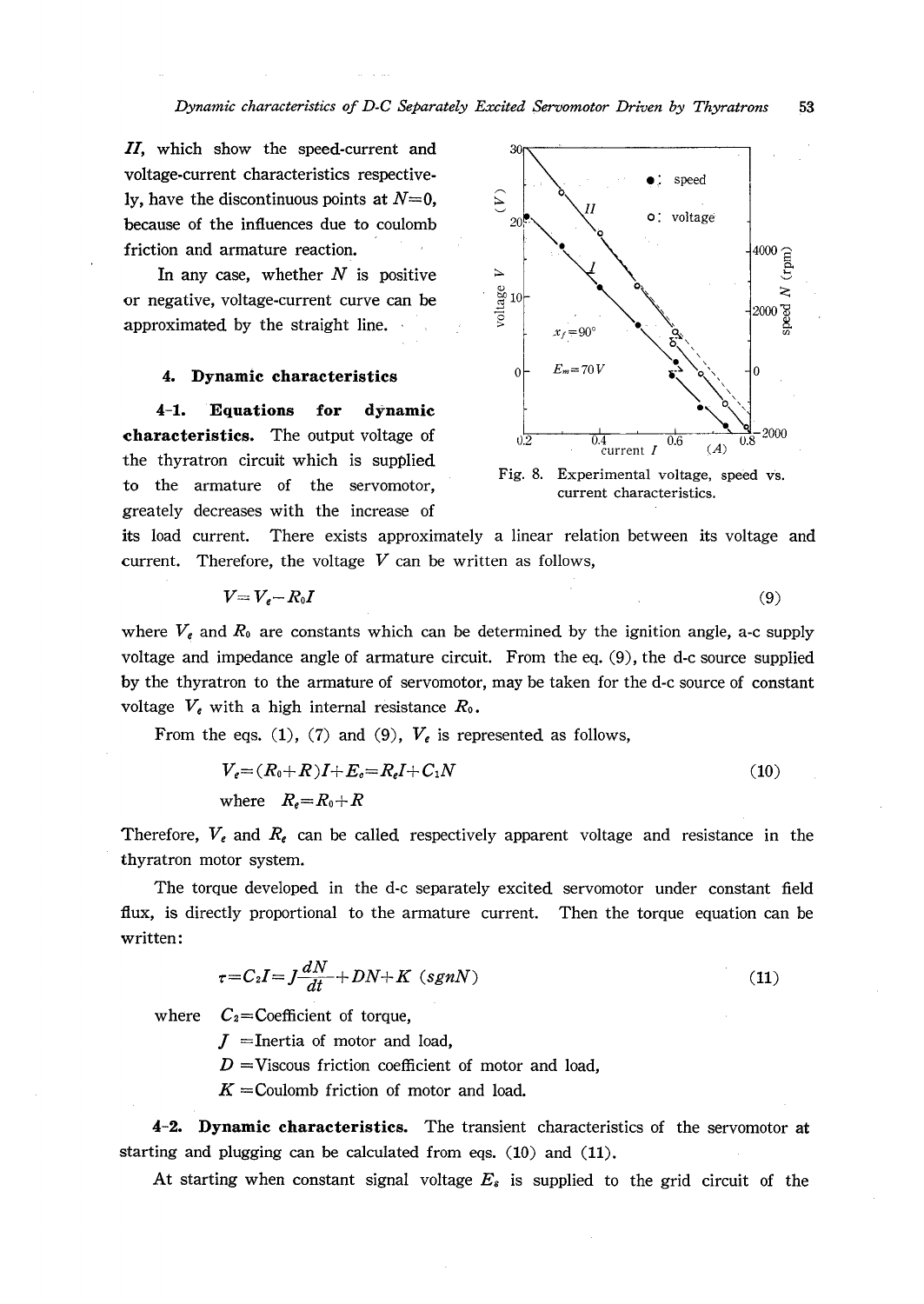thyratron motor system at rest, since  $N=0$  at  $t=0$ , N is represented as follows,

$$
N = N_{p\infty}(1 - \varepsilon^{-t/T_1})
$$
\n(12)

where

$$
N_{p\infty} = \frac{C_2 V_e - KR_e}{C_1 C_2 + DR_e} , \qquad T_1 = \frac{JR_e}{C_1 C_2 + DR_e} \tag{13}
$$

For simplification, assuming that  $D$  is negligible, then,

$$
N_{p\infty} = \frac{C_2 V_{\epsilon} - KR_{\epsilon}}{C_1 C_2} \,, \qquad T_1 = \frac{JR_{\epsilon}}{C_1 C_2} \tag{14}
$$

From eqs. (13) and (14), it is readily seen that the time constant  $T_1$  of motor is not a function of its own resistance R but a function of its apparent resistance  $R_{\epsilon}$ .

 $R_{\epsilon}$  is several times larger than R. Therefore, the time constant of servomotor driven by the thyratron is larger than by ordinary d-c source such as the dynamo and the battery.

At plugging when the servomotor is running in one direction at the speed  $(-N_0)$  by the signal  $(-E_s)$  and is quickly reversed by the signal  $(+E_s)$ , since  $N=:\mathbb{N}_0$  at  $t=0$ ,

$$
N = (N_{n^{\infty}} + N_0) \varepsilon^{-t/T_1} - N_{n^{\infty}}
$$
\n(15)

where

$$
N_{n\infty} = \frac{C_2 V_e + KR_e}{C_1 C_2 + DR_e} \tag{16}
$$

 At coasting when the signal is disconnected from the grid circuit of the thyratron motor system at speed  $N_0$ , allowing the motor to coast to a stop, N is represented as follows,

$$
N = (N_{0\infty} + N_0) \varepsilon^{-t/T_0} - N_{0\infty} \tag{17}
$$

where

$$
N_{0\infty}=K/D, \qquad T_0=J/D \tag{18}
$$

Neglecting the viscous friction,  $N$  can be written as

$$
N = N_0 - \frac{K}{J}t\tag{19}
$$

From the above equation, the coasting characteristic is represented by a straight line.

4-3. Experimental results. The circuit employed for the dynamic test of the thyratron motor system, is shown in Fig. 1. The rating of the servomotor is  $27.5V$ , 0.8 A,  $10 W$  and 3,500  $rpm$ .

 Fig. 9 shows the oscillograms of speed and current at reversing of motor (plugging and starting), and at coasting of motor. The tests were conducted on  $E_m$ =70V,  $x_f$ =90°,  $N_0$ =3,500 *rpm* and  $I=0.18A$ .

 In Fig. 9, the oscillogram of speed at coasting can be approximated by the straight line. Then the viscous friction nearly equals to zero.  $J/K$  is calculated from the average slope of speed oscillogram, experimentally. Therefore, the starting characteristic can be plotted from the eqs. (12) and (14).

The comparison between the experimental and calculated characteristics at starting is